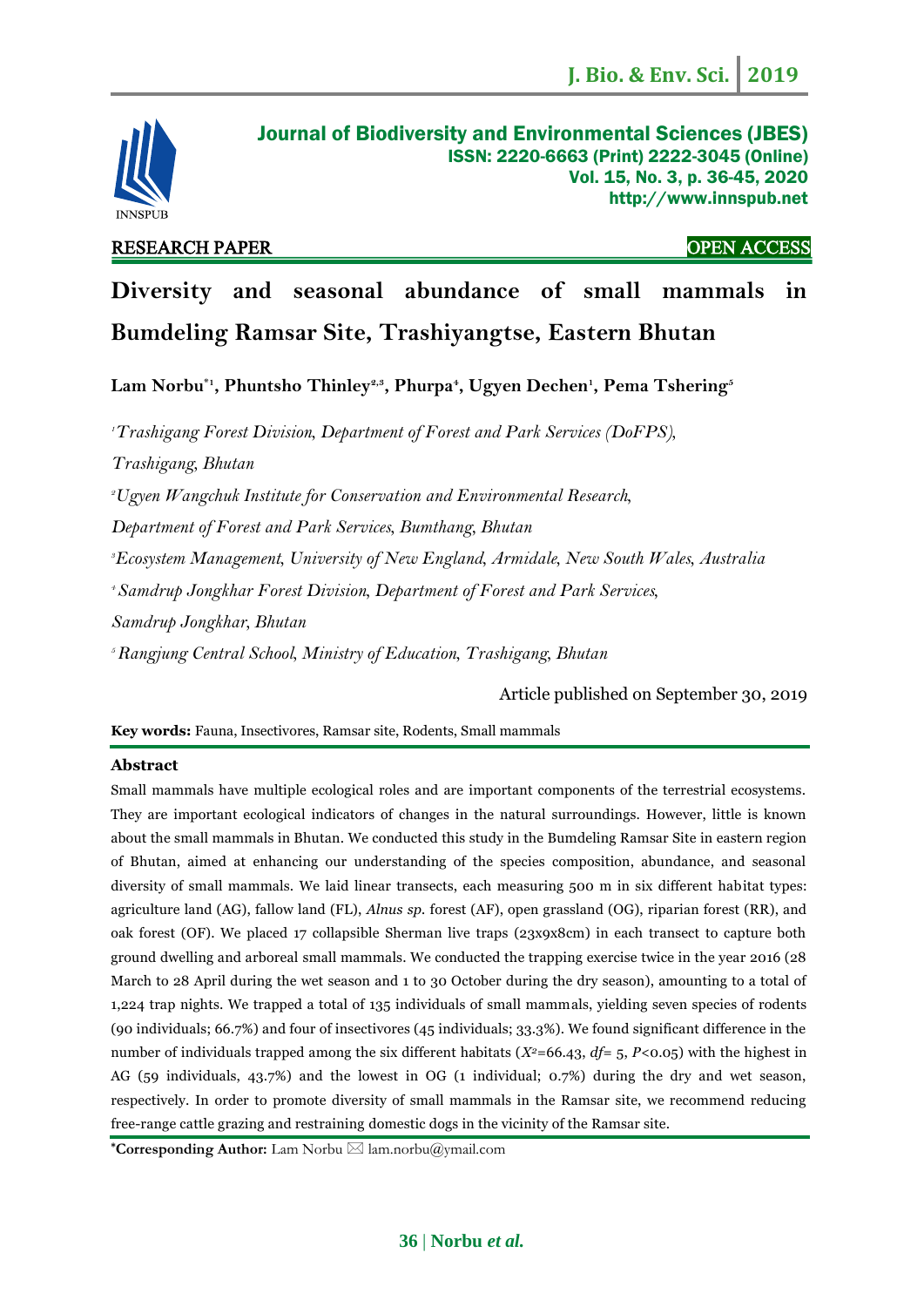# **Introduction**

Small mammals (rodent, shrew and lagamorph  $\leq$ 500g or 1kg) form a majority of the mammalian fauna, and they are an important component of most natural and semi-natural ecosystems (Ofori *et al*., 2015). They perform ecological roles in dispersal of seeds (Aplin *et al*., 2003; Garshong *et al*., 2013) and fungal spores (Gupta, 2011), nutrient cycling (Sieg, 1987; Klerk, 2014), and decomposition and mediation of energy flow through consumption and shedding of vegetation (Hoffmann *et al.,* 2010). They also often dubbded as environmental engineers because of their role in soil aeration through digging and burrowing, and in extreme cases, altering the whole landscape (Garshong *et al*., 2013; Gyeltshen, 2015). They also serve as essential prey for many mammals, birds and reptiles (Garshong *et al*., 2013; Chane and Yirga, 2014). They are, thus, known to play an important role in determining forest structure, composition and succession of vegetation (Ofori *et al*., 2015). Their abundance and composition in turn, are influenced by habitat structure, productivity and other important environmental factors (Demeke and Afework, 2014; Tuyisingize *et al*., 2014; Assefa and Srinivasulu, 2019).

Small mammals are considered to be good bioindicators of habitats because of their short lifespan, rapid population dynamics, and low level of hunting pressure in comparison to larger mammals (Karuaera, 2011, Chane and Yirga, 2014). Most small mammals are prolific breeders; hence, they represent significant amount of the animal biomass in forest and other natural ecosystem (Aplin *et al*., 2003). They are also the major agricultural pests, causing substiantial damage to crops and stored farm produce (Karuaera, 2011; Ofori *et al.,* 2015). Further, they also serve as parasitic host and disease reserviors (Avenant and Cavallini, 2008; Bantihun, 2012).

On a gobal scale, there are approximately 5,416 species of mammals (Bantihun and Bekele, 2015) of which 2,706 (50%) are small mammals (Wolff and Sherman, 2007; Molur and Singh, 2009; Datiko and Bekele, 2013). South Asia alone has recorded 185 species of small mammals of which 62 are endemic to the region (Molur *et al.,* 2005). Among the South Asian countries, India has 120 species of small mammals representing 66% of Indian mammal records (Walker, 2003; Gyeltshen, 2015). Similarly, Nepal has 158 species of small mammals representing more than 60% of mammal records, and one species being endemic to Nepal (Katuwal and Koirala, 2012).

In Bhutan, there is very few documentations of small mammals, and hence, little is known about them with respect to their species diversity, distribution, conservation status, and ecology. This is largely attributed to limited explorations and studies conducted so far in the country. In fact, documentation of small mammals was initiated only in 1993, following which a few studies were conducted in the recent years. Wangmo *et al*., (2014) listed four species of small mammal from Royal Manas National Park (RMNP) in south-central region of Bhutan. Gyeltshen (2015) conducted an exploration in Jigme Dorji Nation Park (JDNP) in western Bhutan where he recorded six species of rodents. In the same year, Dorji (2015) added seven species of high-altitude rodents and shrews in the wetlands of Phobjikha, which is the third Ramsar Site in Bhutan. All of these studies are concentrated in the western region of the country, and there is no exploration from the eastern region. Therefore, we conducted this study in the eastern region of Bhutan, aimed at enhancing our understanding of the species composition, abundance, and seasonal diversity of small mammals.

#### **Materials and methods**

#### *Study area*

We conducted the study in the Bumdeling Ramsar Site (27°39'33.86" N, 91°25'47.73" E), which is situated inside the Bumdeling Wildlife Sanctuary (BWS; Fig.1), in north-eastern part of Bhutan. Our study site was designated as a Ramsar Site in 2012 in recognition of the conservation significance of the charismatic and 'Vulnerable' black-necked crane (*Grus nigricollis*) which winters annually in the area. On an average, about 90 individuals of this bird arrive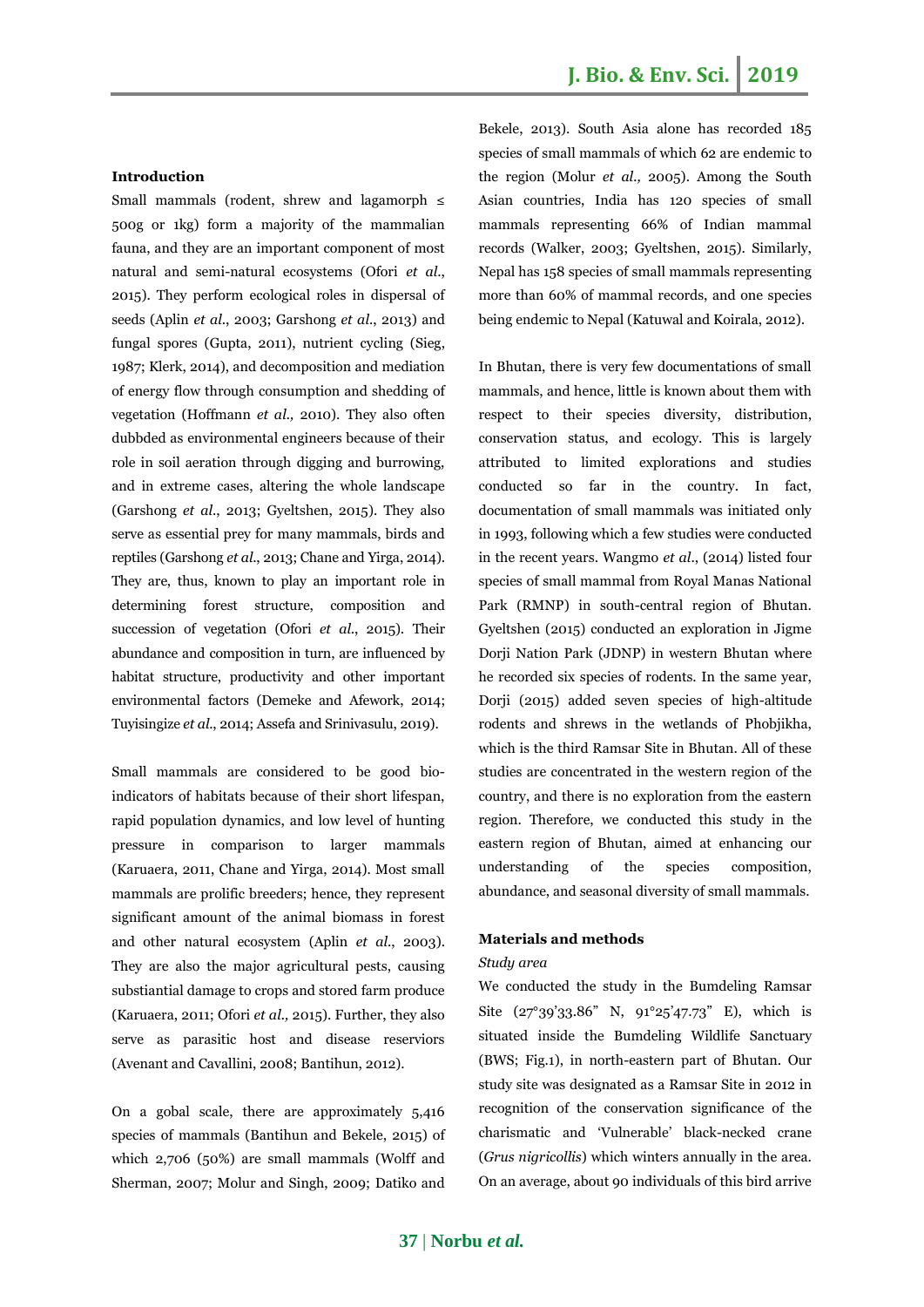and reside in the area every year. It covers an area of 1.42 km<sup>2</sup> . The elevation of the adjacent forest ranges from 1,900 to 2,050 m above sea level (a.s.l.). The wetland has 160 species of plants, 73 of birds, 38 of snakes, seven of lizards, seven of fishes and 12 of mammals (UNESCO, 2012). Among the large predators, the globally threatened and flagship species such as the Bengal tiger (*Panthera tigris*) is known to coexist with Himalayan black bear (*Ursus thibetanus*), dhole (*Cuon alpinus*), and red panda (*Ailurus fulgens*). Bhutan's national butterfly (*Bhutanitis ludlowi*) is also recorded in the study area (UNESCO, 2012; Poel, 2013). The mean annual temperature recorded is  $20.2$ <sup>o</sup>C and the mean annual rainfall is 1,065 mm (UNESCO, 2012). People residing in the vicinity of the study site follow subsistence farming which consists of crop cultivation, livestock rearing, and sale of non-timber forest produce. They also collect firewood, house construction timber, and NWFPs (such as bamboo, barks of daphne (*Daphne bholua*), fiddle heads, mushrooms, and many other wild vegetables) from the nearby forests. We selected six habitat types based on the dominant species composition: agriculture land (AG), fallow land (FL), Alnus forest (AF), open grassland (OG), riparian forest (RR), and oak forest (OF).



**Fig. 1.** Map showing study location in Bumdeling Ramsar Site (Trashiyangtse, Bhutan).

## *Live trapping of small mammals*

At the outset, we conducted a preliminary survey in order to be able to appropriately select the trapping sites. Relevant site information such as topography, climatic conditions, and the associated flora and fauna were gathered. We conducted the trapping exercise twice in the year 2016 to compare seasonal diversity of small mammals: first round from 28 March to 28 April during the wet season and the second from 1 to 30 October during the dry season. This amounted to a total of 1,224 trap nights.

Transect lengths varying from 400 to 500 meters have been used in small mammal surveys (Klerk, 2014; Dorji, 2016). We laid linear transects, each measuring 500 m in six different habitat types of the study area. We placed a total of 17 collapsible Sherman live traps (23x9x8cm) in each transect, spaced by an interval distance of 15 m to capture both ground dwelling and arboreal small mammals. We kept the traps for three consecutive days to capture all possible small mammals. As recommended by Cunningham and Moors (1996) and Hoffmann *et al.,* (2010), we placed the traps in areas with high likelihood of small mammal visitation, such as proximity to rocks, caves, burrows, log side, bushes, fences, sheds, tree buttresses, coarse woody debris, visible droppings, food remains and runway. The traps were covered with litters, foliage and hays to camouflage and provide insulation (Barnett and Dutton, 1995; Pearson and Ruggiero, 2003). This also prevented the local people, cow herders, and stray dogs from being attracted by the shiny surfaces of the traps. We baited each trap with locally made flour dough mixed with ground nuts, apples, grapes, bananas, wheat biscuits, dry salty fish, bread, canned fish and fresh carrot following the baiting method of Barnett and Dutton (1995).

In order to be able to relocate the traps, we marked each trap location with red cloth tagged on a stick or a branch of a nearby tree or shrub. We inspected each trap twice a day: once in early morning from 7:00 hrs to 9:00 hrs and once in the late afternoon from 17:30 hrs to 19 hrs. This was to capture both diurnal and nocturnal animals (Bantihun and Bekele, 2015). During each inspection visit, we checked the baits and replenished them wherever necessary to increase trapping success and to avoid loss of animal lives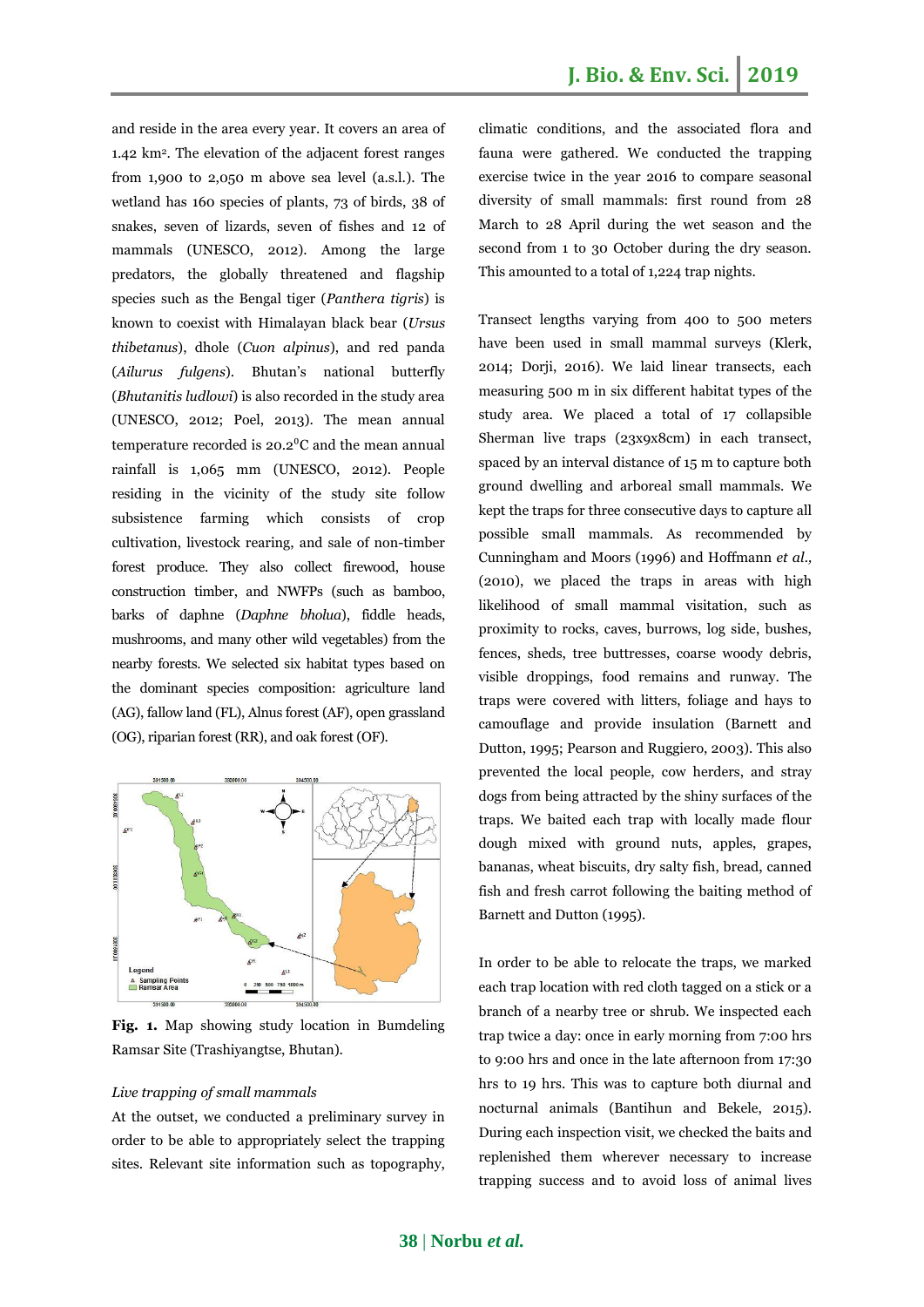from hunger. We cautiously removed each trapped animal, placed in a polythene bag, and weighted using Pesola ® spring balance of 200g capacity.

Next, we measured each animal using the standard morphological measurement, such as head body length (HBL), hind foot length (HFL), tail length (TL), and ear length (EL), using a 30 cm metal scale. We determined the sex and reproduction status of captured individuals by observation of testis position and vagina perforations, and aged them as juvenile, sub-adult and adult. We released the live animals at the place of same ecological point after they were marked on ventral part of the body for further capture-mark-recapture studies (Hoffmann *et al*., 2010).

We identified each species following the descriptions provided in the guide books and references, particularly the field guides to mammals of Bhutan (Wangchuk *et al*., 2004), mammals of Nepal (Shrestha, 1997; Jnawali *et al*., 2011), and mammals of India (Menon, 2014). We also consulted small mammal experts in the region to identify those individuals and species which we could not identify.

#### *2.3. Data analysis*

We analysed the data using a statistical software package called SPSS™ *version 23* in combination with the Microsoft Excel™. We computed species abundance relative to the habitat types in terms of capture percentage (CP), using the formula:  $CP =$  $(N_i/N_t)$  x 100 where,  $N_i$  = number of individuals of each species in each habitat and  $N_t =$  total number of individuals caught during the study. We calculated trapping success (TS) using the formula: TS =  $(TN*100)/Tn$  where,  $TN = total$  number of individuals captured at site and Tn = total number of trap nights at a site (Brooks *et al.,* 1990). We computed species diversity using the Shannon-Wiener 0 index (Shannon and Weaver, 1949) which is provided by the formula:  $H' = -\sum P_i$  (lnPi) where,  $H' =$ Shannon-Wiener index, Pi = proportion of the total individuals belong to  $i<sup>th</sup>$  species in the sample,  $\ln =$  the natural logarithm, and  $\Sigma$  = sum of the calculations. We computed species evenness (E) using the formula:  $E = H'/H_{\text{Max}}$  where,  $H'$   $_{\text{Max}} =$  lnS, S =total number of species in the sample, and  $H' =$  Shannon diversity index. It is also known as Pielou's Index. We determined species richness (R) using the formula: R  $=$  (S-1)/ (ln N) where, S = total number of species in the sample,  $N =$  total number of individuals of all species in a sample. It is also called the Margalef Index. We determined species dominance (D) using the formula:  $D = 1/\sum$  (pi)<sup>2</sup> where,  $p = (n/N)$ ,  $n =$ number of individuals of a particular species,  $N =$  the total number of individuals of all species, and  $\Sigma$  = the sum of the calculation. We used Chi square test to compute significant variations or differences in parameters of interests.

#### **Results**

We recorded a total of 15 species of small mammals (Table 1): *Rattus* sp*.*, *Rattus rattus, Millardia meltada, Tatera indica, Mus musculus, Apodemus sylvaticus, Apodemus pallipes*, *Soriculus nigrescens, Soriculus caudatus*, *Sorex minutus*, *Talpa micrura*, *Suncus murinus*, *Tamiops mccllelandii,* and *Dremomys lokriah.* Among these 11 were captured live during both wet and dry seasons and the remaining four were recorded as observed species but not trapped. We trapped 135 individuals of small mammals of which 90 (66.7%) were rodents and 45 (33.3%) were insectivores. We observed several quills of Indian porcupine (*Hystrix indica*) in addition to sightings of Himalayan striped squirrel (*Tamiops mccllelandii*), orange-bellied squirrel (*D. lokriah*) and house shrew (*Suncus murinus*) in our study site.

The total number of captures differed among species. *Rattus* sp*.* was the most abundant species constituting 37.04% of the total number of captures, followed by *T. micrura* (17.04%). Proportions of *A. sylvaticus, S. nigrescens, and M. musculus* were 9.63%, 8.89%, and 6.67%, respectively. Rest of the species constituted below 5% of the total number of captures. The least abundant species were *M. meltada*, *R. rattus,* and *T. indica* with 3.70%, 2.22%, and 2.22%, respectively (Table 1).

There was a significant difference in the number of individuals recorded between habitat types: *Rattus sp*. (*X<sup>2</sup>*=52.96, *df*=5, *P*<0.05), *M. meltada* (*X<sup>2</sup>*=15.4, *df*=5, *P*<0.05), *T. indica* (*X<sup>2</sup>*=15, *df*=5, *P*<0.05), *M.*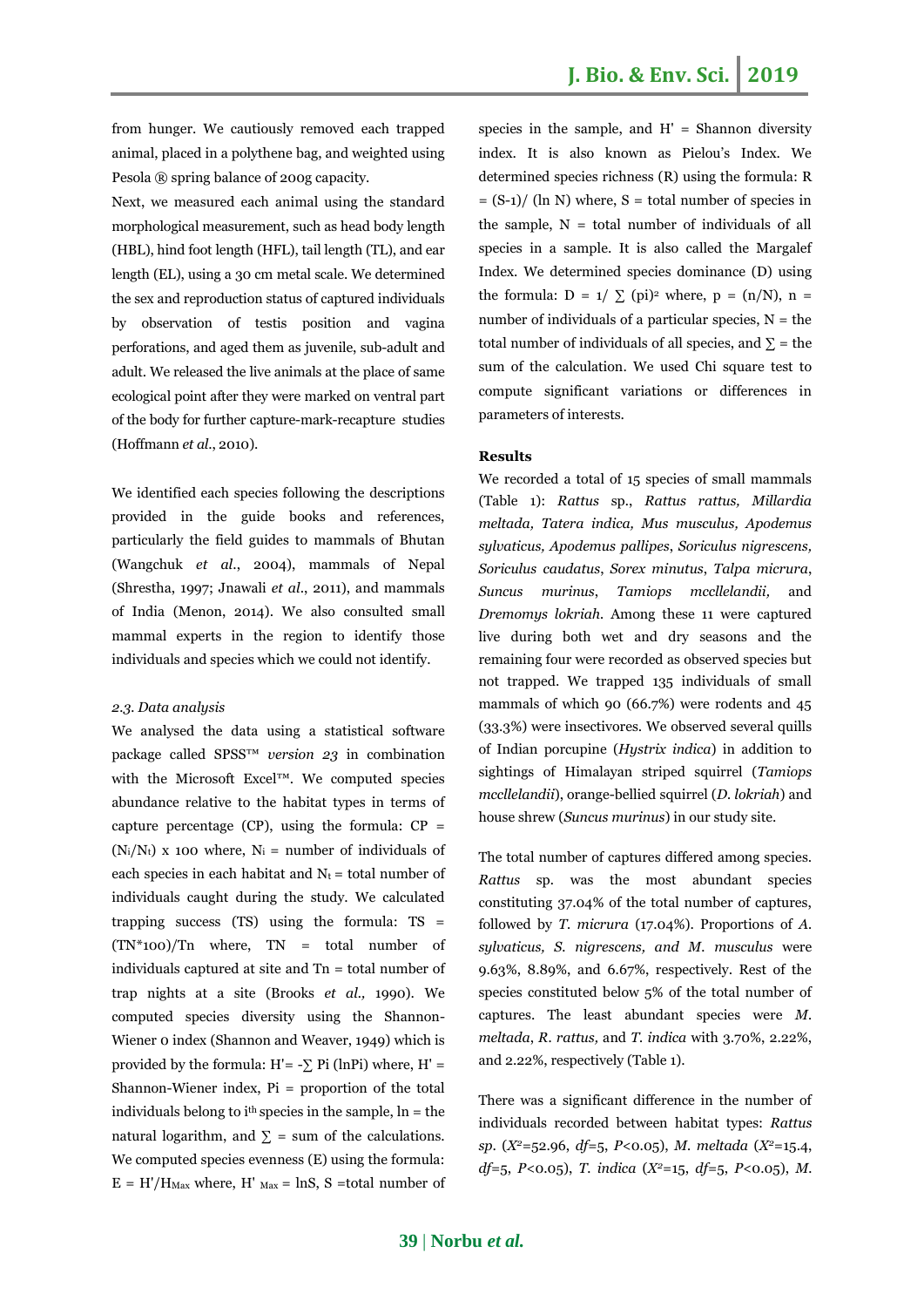*musculus* (*X<sup>2</sup>*=18.33, *df*=5, *P*<0.05), *A. sylvaticus* (*X<sup>2</sup>*=65.02, *df*=5, *P*<0.05), *A. pallipes* (*X*<sup>2</sup>=35.02, *df*=5, *P*<0.05), *S. negrescens* (*X<sup>2</sup>*=16, *df*=5, *P*<0.05), *S. caudatus* (*X<sup>2</sup>*=16.15, *df*=5, *P*<0.05), and *T. micrura* (*X<sup>2</sup>*=115.1, *df*=5, *P*<0.05). Sixty-seven individuals of seven species were recorded in agriculture land, nine individuals of three species in fallow land, four individuals of one species in Alnus Forest, six individuals of three species in open grassland, 13 individuals of four species in Riparian, and 36 individuals of six species in oak forest (Table 2). *Rattus* sp. was the only species recorded in all habitat types: the highest (52%) in (Agriculture land) and the lowest (2%) in fallow land and open grassland. Alnus forest supported only *Rattus* sp*.* Except, for *R. rattus, A. pallipes*, *S. caudatus* and *S. minutus*, all species were captured during both wet and dry seasons (Table 3). The proportions of small mammals in the wet and dry seasons were 19.3% (n=26) and 80.7% (n=109), respectively. The total number of captures

was significantly higher in the dry season than the wet season (80.7%, *X*<sup>2</sup>=51.02, *df*=1, *P<*0.05). *R. rattus,*

*A. pallipes*, *S. caudatus* and *S. minutus* were only captured during the dry season. Further, the distribution of species varied between wet and dry seasons in all habitats. The difference between habitat use of small mammals during the wet and the dry seasons (Table 4) was statistically significant  $(X^2=9.46, df=5, P<0.05$  and  $X^2=110.60, df=5$ , *P*<0.05, respectively), with variation in species diversity between habitat types. Species diversity index of small mammals was high in Oak forest and low in Alnus forest (Table 5). The result of Shannon-Weiner Index (H') for the species diversity, arranged in descending order were 1.555, 1.493, 0.965, 0.868, 0.794, and 0 for OF, AL, FL, OG, RR and AF respectively (Table 5). The overall diversity index, evenness and species richness of the study area was  $H' = 1.35$ ,  $E = 0.56$ , and  $R = 0.074$  respectively.

| Kamsar Site, Trasniyangtse, Bhutan.       |                                   |                             |        |                              |
|-------------------------------------------|-----------------------------------|-----------------------------|--------|------------------------------|
| Species/<br>Scientific name               | Common name                       | Total number<br>of captures | Ra (%) | <b>Status</b><br><b>IUCN</b> |
| Rattus species                            | Rat                               | 50                          | 37.04  | LC                           |
| Rattus rattus Linnaeus, 1758              | Common house rat                  | 3                           | 2.22   | LC                           |
| Millardia meltada Gray, 1837              | Soft-furred metad                 | 5                           | 3.70   | LC                           |
| Tatera indica Hardwicke, 1807             | Indian gerbil                     | 3                           | 2.22   | LC                           |
| Mus musculus Linnaeus, 1758               | House mouse                       | 9                           | 6.67   | LC                           |
| <i>Apodemus sylvaticus Linnaeus, 1758</i> | Wood mouse                        | 13                          | 9.63   | LC                           |
| Apodemus pallipes Barrett-Hamilton, 1900  | Himalayan field mouse             | 7                           | 5.19   | LC                           |
| Soriculus nigrescens Gray, 1842           | Himalayan large claw shrew        | 12                          | 8.89   | LC                           |
| Episoriculus caudatus Horsfield, 1851     | Hodgson's brown toothed shrew     | 7                           | 5.19   | LC                           |
| Sorex minutus Linnaeus, 1766              | Pygmy shrew                       | 3                           | 2.22   | LC                           |
| Talpa (Euroscaptor) micrura Hodgson, 1841 | Himalayan mole                    | 23                          | 17.04  | LC                           |
| Suncus murinus Linnaeus, 1766             | House shrew                       | ⋇                           | ⋇      | LC                           |
| Tamiops mccllelandii Horsfield, 1840      | Himalayan striped squirrel        | ∗                           | ⋇      | LC                           |
| Dremomys lokriah Hodgson, 1836            | Orange-bellied Himalayan squirrel | ∗                           | ∗      | LC                           |
| Hystrix cristata Linnaeus, 1758           | Crested porcupine                 | ⋇                           | *      | LC                           |
| Total                                     |                                   | 135                         | 100    |                              |

**Table 1.** Species composition, relative abundance (Ra) and conservation status of small mammals in Bumdeling Ramsar Site, Trashiyangtse, Bhutan.

(\*indicates sighted species, LC= Least Concern).

Of the 135 captured individuals in all trapping occasions, males comprised 40% (n = 54 individuals) and females 60% (n =81 individuals; Table 3). As the number of individuals (abundance) increased, the number of females also increased. Males accounted for a trap success of 4.41% and females of 6.62%.

Trap success differed significantly among habitats (*X<sup>2</sup>*=66.43, *df*= 5, *P<*0.05; Table 4). The highest number trapped was in AG (59 individuals; 43.7%) and the lowest was in OG (1 individual; 0.7%) during the dry and wet season, respectively. The maximum trap success was yielded from AG (57.8%) and the minimum was from OG (1%) during the dry and wet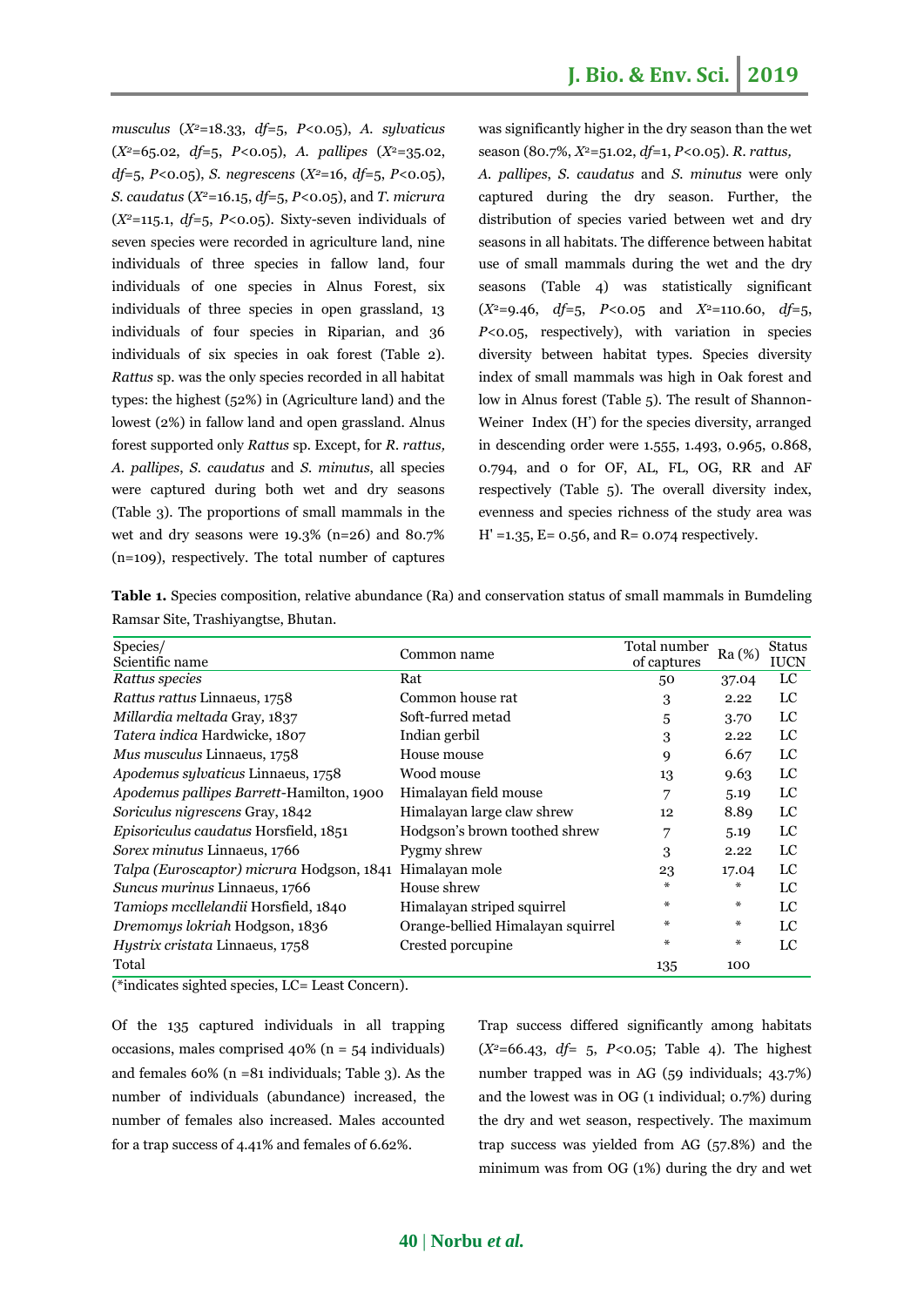seasons, respectively. The overall trap success of the study was 11.03%. Morphometric measurements of small mammals are shown in Table 6.

| <b>Table 2.</b> Number and abundance (%) of small mammal species among habitat types of agriculture land (AG),   |
|------------------------------------------------------------------------------------------------------------------|
| fallow land (FA), Alnus forest (AF), open grassland (OG), riparian forest (RR), and oak forest (OF) in Bumdeling |
| Ramsar Site. Trashivangtse. Bhutan.                                                                              |

|                                     | Abundance of species in each habitat types |            |                              |            |                |                          |  |  |  |
|-------------------------------------|--------------------------------------------|------------|------------------------------|------------|----------------|--------------------------|--|--|--|
| <b>Species</b>                      | AG (%)                                     | FL(%)      | AF (%)                       | OG (%)     | $RR(\%)$       | OF (%)                   |  |  |  |
| Rodentia                            |                                            |            |                              |            |                |                          |  |  |  |
| R. species                          | 26(52)                                     | 1(2)       | 4(8)                         | 1(2)       | 10(20)         | 8(16)                    |  |  |  |
| R. rattus                           | 2(66.7)                                    |            | $\qquad \qquad \blacksquare$ |            |                | 1(33.3)                  |  |  |  |
| M. meltada                          |                                            | 4(80)      |                              |            | 1(20)          |                          |  |  |  |
| T. indica                           | 3(100)                                     |            |                              |            |                |                          |  |  |  |
| M. musculus                         |                                            | 4(44.4)    |                              |            |                | 5(55.6)                  |  |  |  |
| A. sylvaticus                       |                                            |            |                              |            |                | 13(100)                  |  |  |  |
| A. pallipes                         |                                            |            |                              |            |                | 7(100)                   |  |  |  |
| Insectivora                         |                                            |            |                              |            |                |                          |  |  |  |
| S. nigrescens                       | 6(50)                                      |            |                              | 4(33.3)    |                | 2(16.7)                  |  |  |  |
| S. caudatus                         | 5(71.4)                                    |            |                              | 1(14.3)    | 1(14.3)        |                          |  |  |  |
| S. minutus                          | 2(66.7)                                    |            |                              |            | 1(33.3)        |                          |  |  |  |
| T. micrura                          | 23(100)                                    |            | $\qquad \qquad \blacksquare$ | -          |                | $\overline{\phantom{a}}$ |  |  |  |
| Number of individuals               | 67                                         | 9          | $\overline{4}$               | 6          | 13             | 36                       |  |  |  |
| Number of Species                   | 7                                          | 3          | 1                            | 3          | $\overline{4}$ | 6                        |  |  |  |
| Number of trap-nights               | 204                                        | 204        | 204                          | 204        | 204            | 204                      |  |  |  |
| Trap success<br>Species composition | 32.84<br>50%                               | 4.41<br>7% | 1.96<br>3%                   | 2.94<br>4% | 6.37<br>10%    | 17.65<br>27%             |  |  |  |

Values in brackets indicate capture percentage (%) of that species relative to total number of captures from that site; (-) indicates no capture.

**Table 3.** Seasonal variation and sex distribution of small mammals trapped during wet and dry seasons in Bumdeling Ramsar Site, Trashiyangtse, Bhutan.

Spring season

**Seasons** 

Ing season<br>(wet) Autumn season (dry)

Species

| Total | 12 14                                    | -26 | 42 67 | 109 |
|-------|------------------------------------------|-----|-------|-----|
|       | (M= male, F=female, - indicates absence) |     |       |     |

| Table 4. Trap success (Ts) and relative abundance     |  |  |  |  |  |  |  |  |
|-------------------------------------------------------|--|--|--|--|--|--|--|--|
| (Ra) of small mammals in different habitats of        |  |  |  |  |  |  |  |  |
| agriculture land (AG), fallow land (FL), Alnus forest |  |  |  |  |  |  |  |  |
| (AF), open grassland (OG), riparian forest (RR), and  |  |  |  |  |  |  |  |  |
| oak forest (OF) in Bumdeling Ramsar Site,             |  |  |  |  |  |  |  |  |
| Trashiyangtse, Bhutan.                                |  |  |  |  |  |  |  |  |

| opeeres           |                | Sex<br>Total<br>Sex |                       |                | Total          |                       |
|-------------------|----------------|---------------------|-----------------------|----------------|----------------|-----------------------|
|                   | М              | F                   | number of<br>captures | м              | F              | number of<br>captures |
| R. species        | 7              | 7                   | 14                    | 11             | 25             | 36                    |
| R. rattus         |                |                     |                       | 1              | $\mathbf{2}$   | 3                     |
| M. meltada        |                | $\overline{2}$      | 2                     | 1              | $\overline{2}$ | 3                     |
| T. indica         |                | $\mathbf{1}$        | $\mathbf{1}$          | 1              | $\mathbf{1}$   | $\overline{2}$        |
| M. musculus       | $\overline{2}$ |                     | $\overline{2}$        | 4              | 3              | 7                     |
| A. sylvaticus 2 2 |                |                     | 4                     | 3              | 6              | 9                     |
| A. pallipes       |                |                     |                       | $\overline{2}$ | 5              | 7                     |
| S. nigrescens 1   |                | $\mathbf{1}$        | $\mathbf{2}$          | 5              | 5              | 10                    |
| S. caudatus       |                |                     |                       | 4              | 3              | 7                     |
| S. minutus        |                |                     |                       | $\overline{2}$ | $\mathbf{1}$   | 3                     |
| T. micrura        |                | 1                   | 1                     | 8              | 14             | 22                    |

| Habitat<br>types | No. of Month/<br>transects Year |                  |        | Total<br>Season number of Ra<br>captures |         | Trap<br>night | Ts   |
|------------------|---------------------------------|------------------|--------|------------------------------------------|---------|---------------|------|
| AG               | $\overline{2}$                  | Mar-<br>Aug/2016 | Spring | 8                                        | 5.9     | 102           | 7.8  |
|                  | $\overline{2}$                  | October/2<br>016 | Autumn | 59                                       | 43.7    | 102           | 57.8 |
| FL.              | $\overline{2}$                  | Mar-<br>Aug/2016 | Spring | $\overline{4}$                           | 3.0     | 102           | 3.9  |
|                  | $\overline{2}$                  | October/2<br>016 | Autumn | 5                                        | 3.7     | 102           | 4.9  |
| AF               | $\overline{2}$                  | Mar-<br>Aug/2016 | Spring | $\overline{2}$                           | $1.5\,$ | 102           | 2.0  |
|                  | $\overline{2}$                  | October/2<br>016 | Autumn | $\overline{2}$                           | $1.5\,$ | 102           | 2.0  |
| OG               | $\overline{2}$                  | Mar-<br>Aug/2016 | Spring | 1                                        | 0.7     | 102           | 1.0  |
|                  | $\overline{2}$                  | October/2<br>016 | Autumn | 5                                        | 3.7     | 102           | 4.9  |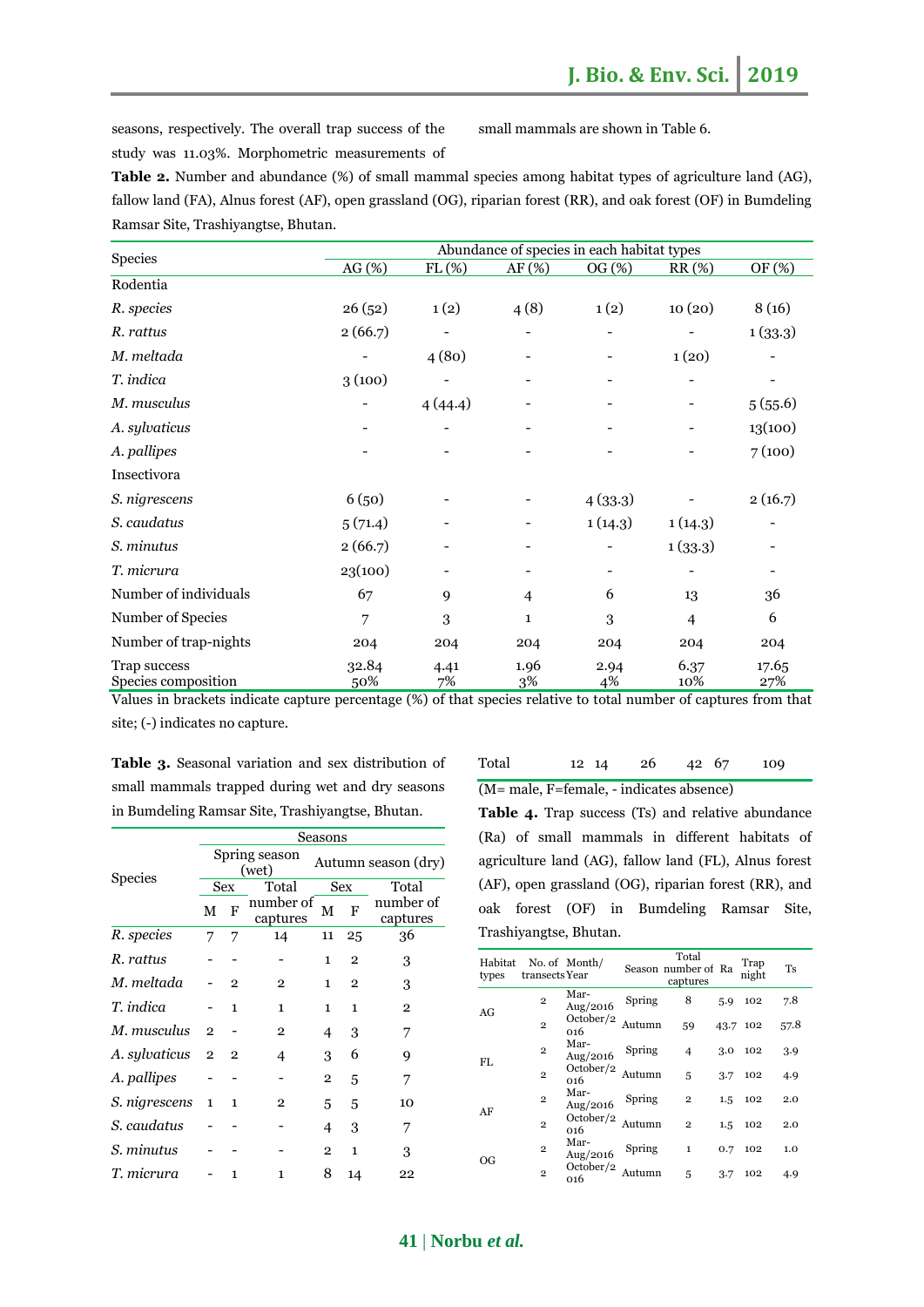| $\overline{2}$<br>$_{RR}$<br>$\overline{2}$              |                | Mar-<br>$\frac{\text{Area}}{\text{Aug}/2016}$ | Spring 5 |    |          | 3.7 102 | 4.9   |
|----------------------------------------------------------|----------------|-----------------------------------------------|----------|----|----------|---------|-------|
|                                                          |                | October/2<br>016                              | Autumn   | 8  |          | 5.9 102 | 7.8   |
|                                                          | $\overline{2}$ | Mar-<br>Aug/2016                              | Spring   | 6  | 4.4 102  |         | 5.9   |
| OF                                                       | $\overline{2}$ | October/2 $_{\text{Autumn}}$<br>016           |          | 30 | 22.2 102 |         | 29.4  |
| <b>Table 5.</b> Diversity indices of small mammals among |                |                                               |          |    |          |         |       |
| habitat                                                  |                | types in Bumdeling Ramsar                     |          |    |          |         | Site, |
| Trashiyangtse, Bhutan.                                   |                |                                               |          |    |          |         |       |

|     | Habitat Shannon<br>Index (H') H'Max |      | Pielou's<br>Index (E) | Margalef<br>Index<br>(R) | Simpson<br>Index (D) |
|-----|-------------------------------------|------|-----------------------|--------------------------|----------------------|
| Ag  | 1.493                               | 1.95 | 0.767                 | 1.43                     | 0.02                 |
| FL. | 0.965                               | 1.10 | 0.878                 | 0.91                     | 0.163                |
| AF  | 0.00                                | 0.00 | 0.00                  | 0.00                     | 0.00                 |
| OG  | 0.868                               | 1.10 | 0.790                 | 1.12                     | 0.15                 |
| RR  | 0.794                               | 1.39 | 0.573                 | 1.17                     | 0.05                 |
| ΟF  | 1.555                               | 1.79 | 0.868                 | 1.40                     | 0.032                |

**Table 6.** Standard morphometric measurement of eleven small mammal species trapped live from Bumdeling Ramsar site, Trashiyangtse, Bhutan ((\*BW= Weight, TL=Tail Length, HFL= Hind Foot Length, HBL= Head Body Length, EL= Ear Length).

|                                                                     |                                                                                                                                                                                            |  | $BWt^{1}(g)$ TL <sup>2</sup> (cm) HFL <sup>3</sup> (cm) HBL <sup>4</sup> (cm) EL <sup>5</sup> (cm) |  |      |  |  |
|---------------------------------------------------------------------|--------------------------------------------------------------------------------------------------------------------------------------------------------------------------------------------|--|----------------------------------------------------------------------------------------------------|--|------|--|--|
|                                                                     |                                                                                                                                                                                            |  | Mean ± Mean Mean Mean                                                                              |  | Mean |  |  |
| Species                                                             |                                                                                                                                                                                            |  | SD(n) $\pm$ SD(n) $\pm$ SD(n) $\pm$ SD(n) $\pm$ SD(n)                                              |  |      |  |  |
| R. species                                                          |                                                                                                                                                                                            |  | $66.1 \pm 28.7$ $16.8 \pm 0.5$ $3.1 \pm 0.14$ $14.8 \pm 0.6$ $1.8 \pm 0.19$                        |  |      |  |  |
|                                                                     |                                                                                                                                                                                            |  | $(50)$ $(50)$ $(50)$ $(50)$ $(50)$                                                                 |  |      |  |  |
| R. rattus                                                           | $93.3 \pm 10.4$ 16.13 $\pm$ 1.31 3.43 $\pm$ 14.0 1.48 $\pm$ 0.34                                                                                                                           |  |                                                                                                    |  |      |  |  |
|                                                                     | (3)                                                                                                                                                                                        |  | (3) $0.79(3) \quad \pm 3.39(3) \quad (3)$                                                          |  |      |  |  |
| $M$ .                                                               |                                                                                                                                                                                            |  | $115 \pm 10.6 \quad 17.3 \pm 0.21 \quad 3.15 \pm 0.07 \quad 16.7 \pm 0.21 \quad 2 \pm 0.10$        |  |      |  |  |
|                                                                     | meltada (5) (5) (5) (5) (5)                                                                                                                                                                |  |                                                                                                    |  |      |  |  |
|                                                                     | T. indica $100.2 \pm 6.63 \pm 0.77$ $3.1 \pm 0.15$ $14.2 \pm 0.40$ $1.9 \pm 0.1$                                                                                                           |  |                                                                                                    |  |      |  |  |
|                                                                     | $5.29(3)$ (3) (3) (3) (3)                                                                                                                                                                  |  |                                                                                                    |  |      |  |  |
|                                                                     | M. $17.45 \pm 0.1$ $8.1 \pm 0.14$ $1.75 \pm 0.07$ $6.65 \pm 0.07$ $1.5 \pm 0.07$                                                                                                           |  |                                                                                                    |  |      |  |  |
|                                                                     | musculus (9) (9) (9) (9) (9)                                                                                                                                                               |  |                                                                                                    |  |      |  |  |
|                                                                     | A. $29.9\pm 6.1$ $14.5\pm 1.12$ $2.6\pm 0.08$ $8.75\pm 9.3$ $1.7\pm 0.13$                                                                                                                  |  |                                                                                                    |  |      |  |  |
|                                                                     | sylvaticus (13) (13) (13) (13) (13)                                                                                                                                                        |  |                                                                                                    |  |      |  |  |
|                                                                     | A. pallipes $36.42 \pm 8.315.57 \pm 0.932.37 \pm 0.3413.18 \pm 0.741.65 \pm 0.21$<br>(7) (7) (7) (7) (7)                                                                                   |  |                                                                                                    |  |      |  |  |
|                                                                     |                                                                                                                                                                                            |  |                                                                                                    |  |      |  |  |
|                                                                     | S.nigrescens $12\pm4.24$ 4.5 $\pm$ 0.495 1.55 $\pm$ 0.07 8 $\pm$ 1.271 0.6 $\pm$ 0.14                                                                                                      |  |                                                                                                    |  |      |  |  |
|                                                                     |                                                                                                                                                                                            |  | $(12)$ $(12)$ $(12)$ $(12)$ $(12)$ $(12)$                                                          |  |      |  |  |
|                                                                     | $\begin{array}{ccc} S. caudatus \begin{array}{ccc} 6.72 \pm 0.67 & 4.9 \pm 0.32 & 1.36 \pm 0.08 & 6.75 \pm 0.34 & 0.87 \pm 0.06 \\ (7) & (7) & (7) & (7) \end{array} \end{array}$          |  |                                                                                                    |  |      |  |  |
|                                                                     |                                                                                                                                                                                            |  |                                                                                                    |  |      |  |  |
|                                                                     | S. minutus $8.9 \pm 2.9$ $4.3 \pm 0.7$ $1.4 \pm 0.2$ $7.9 \pm 0.4$ $0.4 \pm 0.09$                                                                                                          |  |                                                                                                    |  |      |  |  |
|                                                                     |                                                                                                                                                                                            |  | (3) (3) (3) (3) (3)                                                                                |  |      |  |  |
|                                                                     | $\begin{array}{cccccc} T.\,micrura & 13.6 {\pm} 4.41 & 2.1 {\pm} 0.25 & 1.84 {\pm} 0.23 ( & 8.7 {\pm} 0.45 & 0.7 {\pm} 0.2 \\ & & (23) & & (23) & & (23) & & (23) & & (23) \\ \end{array}$ |  |                                                                                                    |  |      |  |  |
|                                                                     |                                                                                                                                                                                            |  |                                                                                                    |  |      |  |  |
|                                                                     | Actual weight of the animal.                                                                                                                                                               |  |                                                                                                    |  |      |  |  |
| <sup>2</sup> Tail length is measured from base of tail to bony tip. |                                                                                                                                                                                            |  |                                                                                                    |  |      |  |  |

<sup>3</sup>Hind foot length is measured from heel to tip of longest finger. <sup>4</sup>Head body length is measured from tip of nose to the inflection point of tail. <sup>5</sup>Ear length is measured from the tip to the base of ear.

#### **Discussion**

In this study, we have recorded fifteen species of small mammals in a Ramsar site in eastern Bhutan. Ten of them were rodents and five were insectivores. Four of them are new records for Bhutan, namely *Apodemus sylvaticus*, *Apodemus pallipes*, *Millardia meltada* and *Tatera indica*. Although our species list is not exhaustive, we are confident that our species list is comprehensive in light of the intensity and rigor of our study methods.

The species composition and abundance of small mammals were low in AF and OG. This is because of the homogenous vegetation dominated by tall trees (*Alnus* sp*.,*) in the AF and the understory is disturbed due to intensive cattle grazing, which makes it uninhabitable for small mammals due to loss of cover and less diversity of microhabitats (Baker *et al*., 2003; Demeke *et al*., 2007; Datiko and Bekele, 2012). Conversely, high diversity of small mammals in the OF can be attributed to the presence of relatively undisturbed ground cover which provides them enough food, nesting and hiding places (Oferi *et al*., 2013). Besides, densely covered habitats with high diversity of plant species are preferred by most small mammal species (Dakito and Bekele, 2013).

According to Yirga and Chane (2014), distribution of small mammals over an area is not uniform and there will be more species in some habitats and few in others. Our findings and data corroborate this observation. Similar observations were made in Jigme Dorji National Park (Gyeltshen, 2015) and Wetland of Phobjikha (Dorji, 2016) in Bhutan.

We observed that the total number of captures significantly varied between the dry and wet seasons. We trapped more individuals from the AG during dry season than in the wet season. This is because of the crop residuals left in agriculture field after the harvest period which provides supplemental food to the small mammals. Seasonality causes changes in the habitat conditions in terms of food availability, foliage and cover (Dakito and Bekele, 2013). Seasonal variation and food availability thus affects trapping success (Bantihun and Bekele, 2015). Indeed, habitat complexity, food and cover availability are prime features influencing the overall distribution of small mammals (Avenant and Cavallini, 2008; Dakito and Bekele, 2013).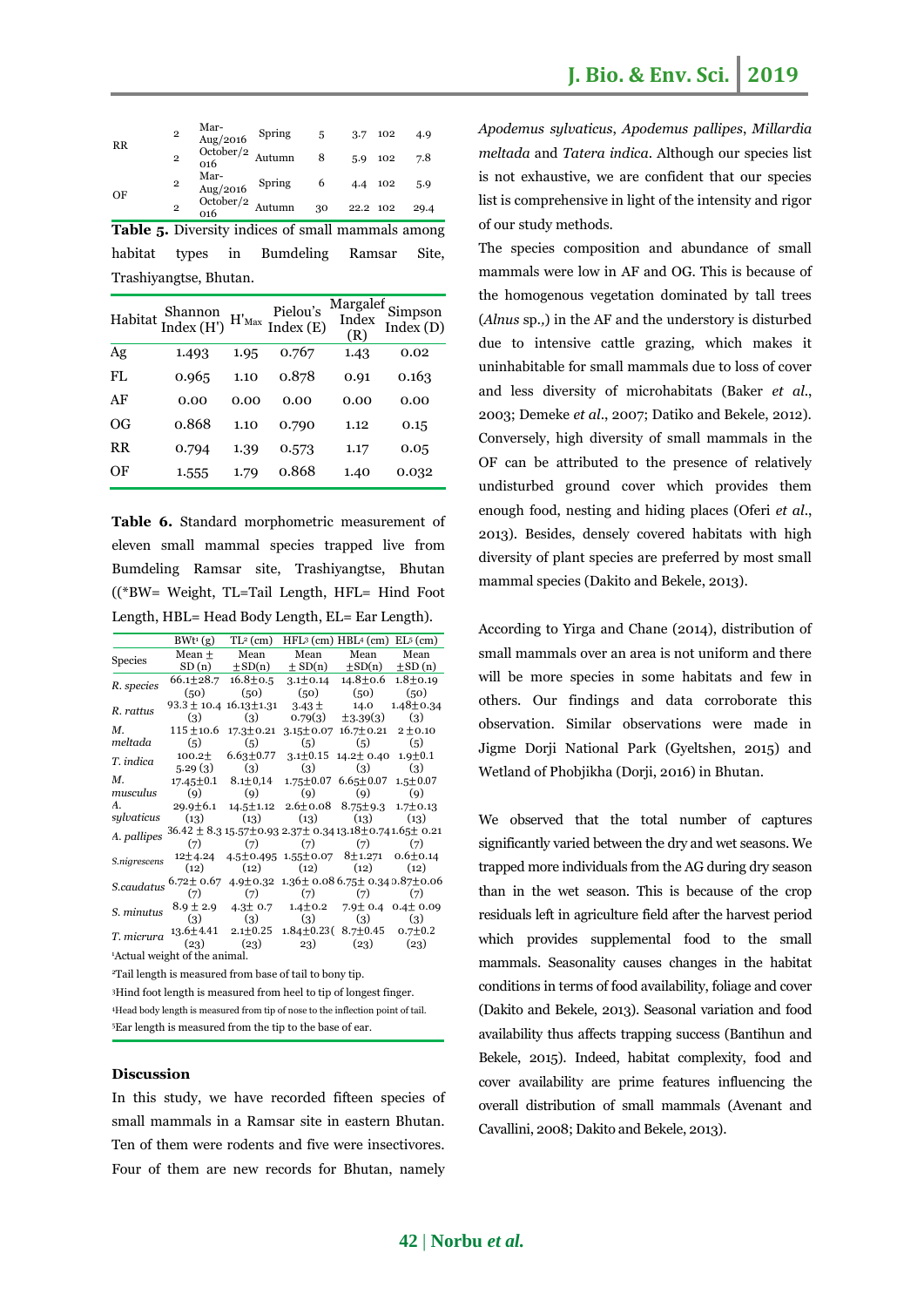The average total trap success was 11.03% in our study. This is comparatively lower than 53% for Wetland of Phobjikha (Dorji, 2016) and somewhat closer to 14% for Jigme Dorii National Park (Gyeltshen, 2015). The lower trap success our study is because of many anthropogenic disturbances such as intensive cattle grazing, high degree of forestry resource collection, and presence of a few stray dogs in most of our study plots. In order to promote diversity of small mammals in the Ramsar site, we would recommend reducing the number of free-range cattle grazing and restraining the number of domestic dogs in the vicinity of the Ramsar site. We also recommend similar studies to be conducted in diverse habitat types and ecological zones to generate more information about small mammals in Bhutan and in the region. We believe that our study will aid in understanding more about the diversity and abundance of small mammals in the South Asian region.

### **Acknowledgements**

We thank the Rufford Small Grant Foundation in the UK for funding, and Bhutan's Department of Forest and Park Services and the management of Bumdeling Wildlife Sanctuary for kindly permitting us to undertake the study. We express our gratitude to Dr. Syed Ainul Hussain, Scientist G/Senior Professor at the Wildlife Institute of India, and Mr Kunzang Dorji, Researcher at Ugyen Wangchuck Institute for Conservation and Environmental Research of Bhutan, for their guidance and support. We acknowledge Mr. Sanjan Thapa, Researcher at the Small Mammals Conservation and Research Foundation in Nepal for helps with species identification. We appreciate Dawa Gyalpo, Forester at Dungzam Park Range of Bumdeling Wildlife Sanctuary, and Ugyen Thinley, Vice Principal of Bumdeling Lower Secondary School, for their helps with fieldworks and moral supports.

#### **Conflict of interests**

The authors declare no conflict of interests.

# **References**

**Aplin KP, Brown PR, Jacob J, Krebs CJ, Singleton GR.** 2003. Field methods for rodent studies in Asia and the Indo-Pacific*.* Austalian Centre for International Agriculture Research. Canberra, Austrialia.

**Assefa A, Srinivasulu C.** 2019. Species composition and abundance of rodents in Kafta-Sheraro National Park, Ethiopia: preliminary results. Journal of Threatened Taxa **11(6),** 13680-13689.

**Avenant NL, Cavallini P.** 2008. Correlating rodent community structure with ecological integrity, Tussendie-riviere nature reserve, Free State Province, South Africa. Integrated Zoology **(2),** 212-219.

**Baker PJ, Ansell RJ, Dodds PA, Webber CE, Harris S.** 2003. Factors affecting the distribution of small mammals in an urban area. Mammal review **33(1),** 95-100.

**Bantihun G, Bekele A.** 2015. Diversity and habitat association of small mammals in Aridtsy forest, Awi Zone, Ethiopia. Zoological Research **38(2),** 88-94.

**Bantihun G.** 2012. Diversity and habitat association of small mammals in Aridtsy forest, Awi Zone, Ethopia. M.Sc. Thesis, Addis Ababa University, Addis Ababa.

**Barnett A, Dutton J.** 1995. Expedition field techniques: small mammals (excluding bats). London: Royal Geographical Society with IBG, London pp. 1-120.

**Chane M, Yirga S.** 2014. Distribution and diversity of small mammals in Borenasayint National Park, South Wollo, Ethiopia. International Journal of Biodiversity and Conservation **6(5),** pp.415-421.

**Cunningham DM, Moors PJ.** 1996. Guide to the identification and collection of New Zealand Rodents. Wellington. Department of Conservation, New Zealand.

**Datiko D, Bekele A.** 2013. Species composition and abundace of small mammals in Chebera-Churchura National Park, Ethiopia. Journal of Ecology and Natural Environment **5(6),** 95-102.

**Demeke D, Afework B, Gurja B.** 2007. Species composition, distribution and habitat association of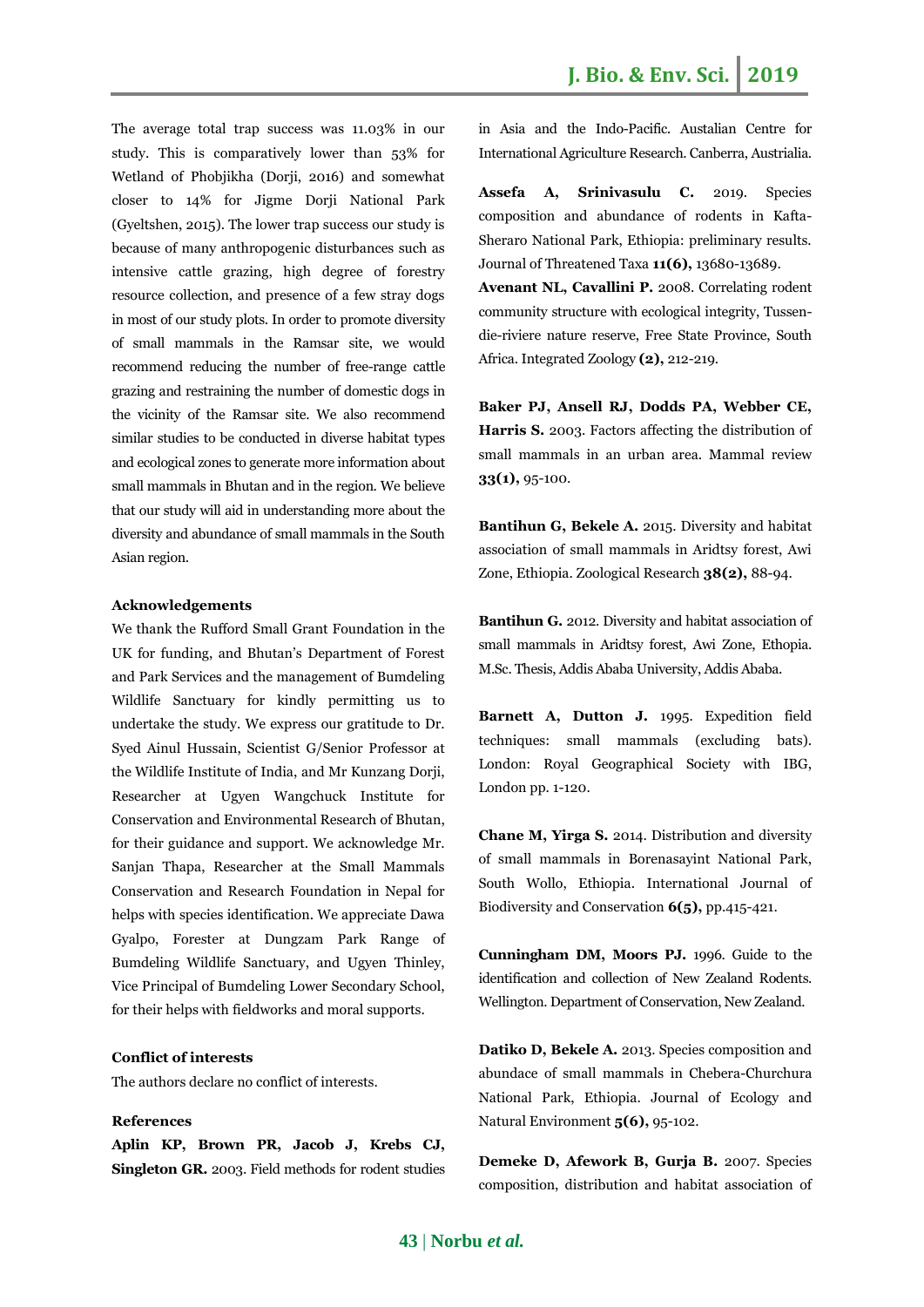rodents from Arbaminch forest and farmland, Ethiopia. African Journal of Ecology **45,** 651-657.

**Demeke D, Afework B.** 2014. Habitat association and distribution of rodents and insectivores in Chebera-Churchura National Park, Ethiopia. Tropical Ecology **55(2),** 221-229.

**Dorji K.** 2015. Small mammals in the small country: conservation and species diversity of small mammals in high altitude wetland of Phobjikha, Wangdi Phodrang. B.Sc. Thesis, Royal University of Bhutan, Bhutan.

**Dorji K.** 2016. Small mammals of Phobjikha Wetland: Sampling protocols to study small mammals*.* Rufford Foundation, United Kingdom.

**Garshong RA, Attuquayefio DK, Holbech LH, Adomako JK.** 2013. Distribution and abundance of small mammals in different habitat types in the Owabi Wildlife Sanctuary, Ghana. Journal of Ecology and the Natural Environment **5(5),** pp.83-87.

**Gupta S.** 2011. Ecology of medium and small sized carnivores in Sariska Tiger Reserve, Rajasthan. PhD Thesis. Saurashtra University, Gujurat, India.

**Gyeltshen J.** 2015. Species diversity and distribution of rodents along the elevation gradients in Jigme Dorji National Park, Bhutan. Small mammal mail **7(1),** 28-35.

**Hoffmann A, Decher J, Rovero F, Schaer J, Voigt C, Wibbelt G.** 2010. Field methods and techniques for monitoring mammals 482-529.

**Jnawali RS, Baral HS, Lee S, Archarya KP, Upadhyay G, Pandey M.** 2011. The Status of Nepal Mammals: The National Red List series*.* Department of National Parks and Wildlife Conservation, Kathmandu, Nepal.

**Karuaera NAG.** 2011. Assessing the effect of bush encroachment on species abundance, composition and diversity of small mammals at the Neudamm agriculture farms Khomas Region. M.Sc. Thesis, University of Namibia, Berlin.

**Katuwal HB, Koirala S.** 2012. Proceedings of third seminar on small mammal issues. Small Mammals Conservation and Research Foundation, Kathmandu, Nepal.

**Klerk JJ.** 2014. Investigating small mammal community structure as a possible indicator of improved habitat integrity in an area cleared of alien vegetation. Natural and Agricultural Sciences, Universty of Free State, Bloemfontein.

**Menon V.** 2014. Indian Mammals: A field Guide*.* Hachette Book Publishing India Pvt. Ltd, Delhi, India.

**Molur S, Singh M.** 2009. Non-volant small mammals of the Western Ghats of Coorg district, Southern India. Journal of Threatened Taxa **1(12),** 589-608.

**Molur S, Srinivasulu CB, Walker S, Nameer Ravikumar L.** 2005. Status of south Asian non-volant small mammals. Conservation and Management Plan Workshop Report. Zoo Outreach Organization/CBSG-South Asia, Coimbatore, India, 618.

**Ofori BY, Attuquayefio DK, Gbogbo F.** 2013. Terrestrial small mammal community structure in an anthropogenically-altered moist semi-deciduous forest zone of Ghana. International Journal of Development and Sustainability **2(2),** 1156-1168.

**Ofori BY, Attuquayefio DK, Gbogbo F.** 2015. Status and challenges for conservation of small mammal assemblages of Ghana. Journal of Biodiversity and Environmental Science **6(4),** pp. 374-384.

**Ofori BY, Attuquayefio DK, Owusu EH, Musah RKY, Quartey JK, Baidu YN.** 2015. Seasonal changes in small mammals assemblage in Kogyae Strict Nature Reserve, Ghana. International Journal of Biodiversity and Conservation **7(4),** pp. 238-244.